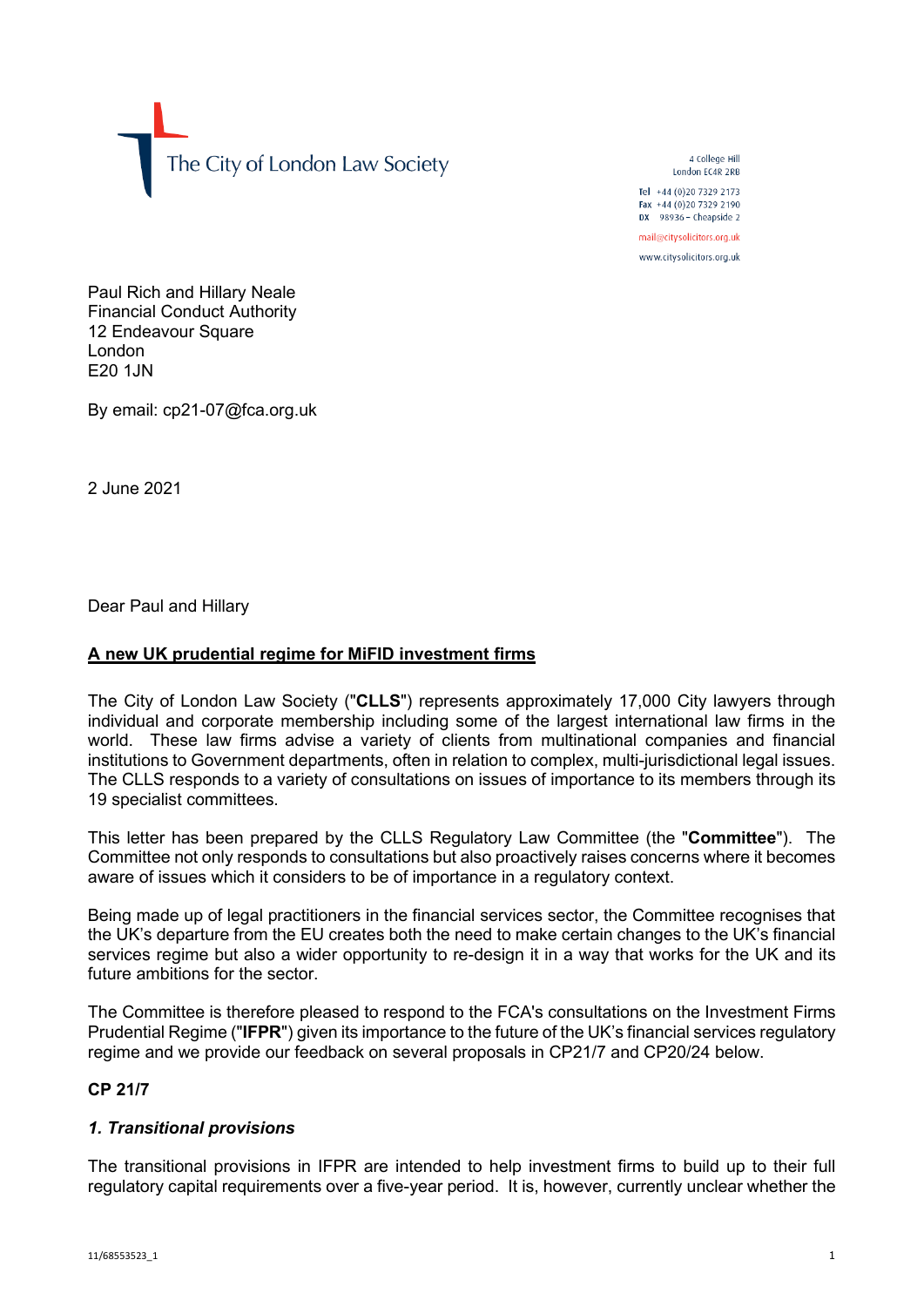transitional provisions in respect of own funds would also apply in respect of CPMI firms and we would welcome clarification from the FCA.

## *2. ICARA*

Based on the current proposal for the ICARA, as set out in chapter 7 of CP21/7, the ICARA requirements will come into effect as from 1 January 2022 with no transitional relief. We are therefore concerned that, in some instances, this will effectively undermine the transitional relief for firms in respect of the permanent minimum requirement, the fixed overheads requirement and the K-factors requirement (i.e. the own funds requirement). This is because, under the ICARA requirements, firms will need to assess whether their overall capital is adequate to cover the risks to which they are exposed and to ensure an orderly winding up and hold the full amount of any capital considered to be needed following this assessment. The FCA has explained that it considers the K-factors requirement and the fixed overheads requirement to represent the minimum amount of capital required in respect of these matters. If so, in many cases, we think that this could result in firms being required to hold capital significantly in excess of that required under the transitional provisions. This is particularly relevant for those investment firms which will be subject to a significant increase in capital requirements as a result of IFPR (such as firms that are currently exempt-CAD firms). We therefore encourage the FCA to consider some form of transitional relief for firms in respect of the ICARA to reflect that applicable to the own funds requirement.

A similar point applies in relation to the correlation between the ICARA and the liquid assets assessment.

Further, in respect of small and non-interconnected investment firms ("**SNIs**"), there is a concern that the requirement to reflect in the ICARA the "harms" applicable to the firm, and potentially to hold sufficient capital to address these, would lead to SNIs effectively being required to carry out an assessment equivalent to (and possibly loosely based on) the K-factors calculation. This is because, broadly, the K-factors represent the FCA's assessment of the minimum amount of capital that firms should hold in respect of the harms that it may pose. We therefore think that the FCA should:

(i) clarify the basis on which SNIs should assess such harms and that this should reflect the policy intention for a lighter-touch regime for SNIs; or

(ii) moderate its expectations in relation to the K-factors requirement representing the minimum amount of capital to be held in respect of certain harms in the case of SNIs.

Finally, the current draft of the rules in CP21/7 provides that a firm must notify the FCA immediately where its own funds fall below the level of the firm's early warning indicator. The FCA has said that it considers that this should generally be set at 110% of a firm's own funds threshold requirement. Although we note that the FCA reserves the right to specify a different threshold for the early warning indicator and that the FCA has stated that this should not be seen as an additional FCA-set own funds requirement, we think that this effectively creates a requirement for firms to hold a minimum of 110% of their total capital requirement. We consider that an effective requirement for firms to hold an additional 10% in capital is a somewhat arbitrary and potentially excessive requirement and encourage the FCA to take a more nuanced approach based on the specific risks of the relevant firms.

# *3. K-DTF*

There is uncertainty as to the intended scope of K-DTF.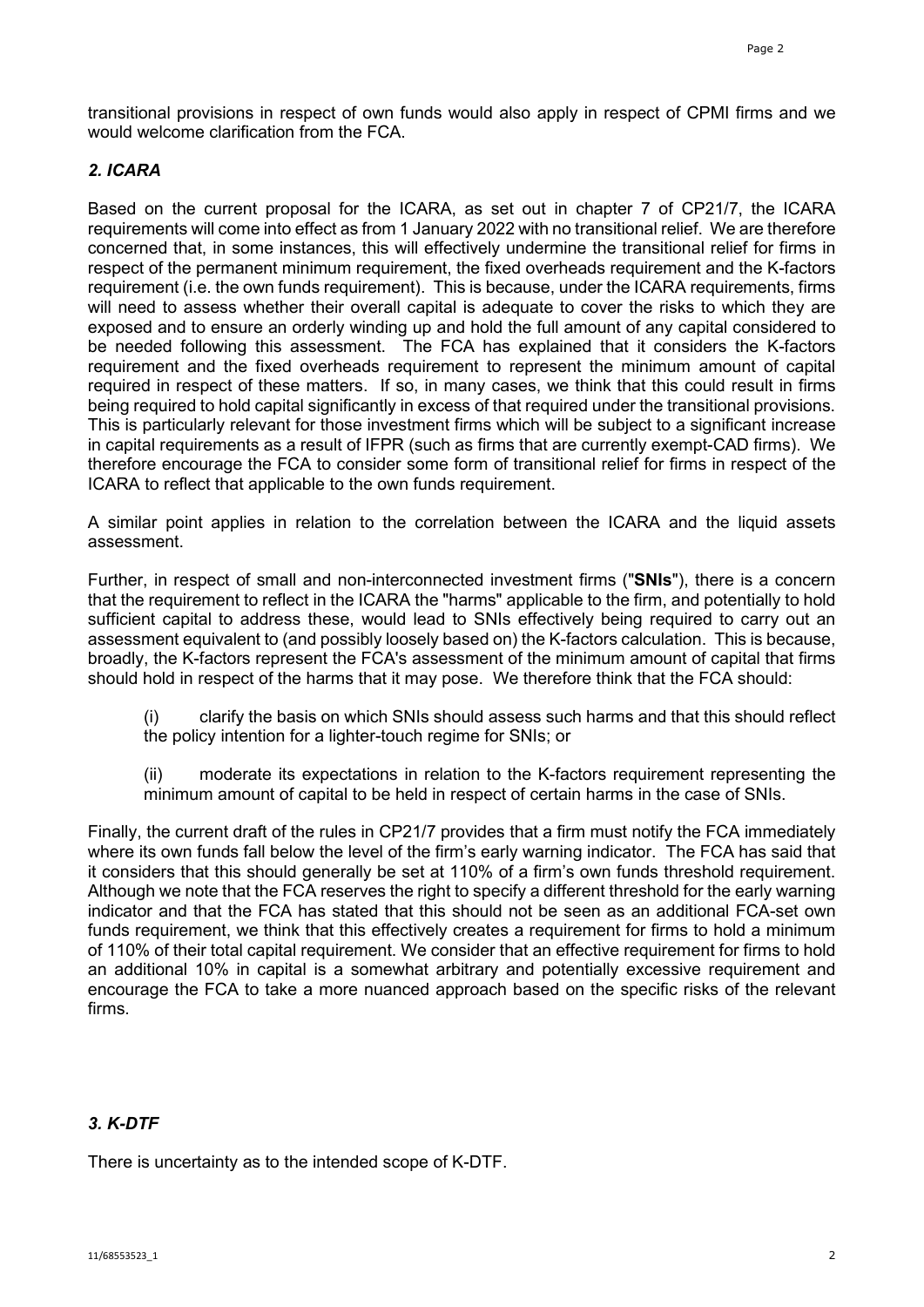Draft MIFIDPRU 4.11.4 in CP20/24 indicates that K-DTF applies only to a firm which deals on own account. We assume from this that the extension of K-DTF to transactions which an in-scope firm enters into on behalf of clients in its own name (which could include some agency trading) applies only to firms which have permission to deal on own account. This position is confused by CP 21/7 (see paragraphs 4.72 onwards), which suggests that there is a seamless fit between K-COH and K-DTF, with transactions executed by a firm in the client's name falling under K-COH and those executed in the firm's name falling under K-DTF. However, if MIFIDPRU 4.11.4 is correct, this would not be the position for a firm which does not have permission to deal on own account: if it executes transactions as agent for a client in the client's name it would include the transactions under K-COH, but the transactions would fall under neither K-COH or K-DTF if it executes transactions as agent in its own name. Is this what the FCA intended? Clarity for firms is paramount.

### **CP20/24**

We appreciate that the CP20/24 consultation is now closed but, given the consultation for IFPR is an ongoing process, we hope you can take into account our feedback below.

### *1. LLP eligible capital*

As regards the eligibility of LLP members' accounts as Common Equity Tier 1 (CET1) capital, we think that the regulatory capital treatment of drawings which are paid out in anticipation of final profits should be clarified. Under current rules, exempt CAD firms and BIPRU firms must deduct such drawings from Tier 1 (or equivalent) capital if the aggregate of the amounts paid out exceeds the profits of the firm. This is currently provided for in IPRU-INV Annex A 2-.5R and GENPRU 2.2.100R of the FCA handbook but there is no equivalent provision proposed under IFPR. For these purposes profit is not defined (and so, for example, is not confined to audited or independently verified profit), which enables firms to undertake a responsible assessment on the basis of management accounts when determining whether any deduction needs to be made on an intra-year basis. The absence of this flexibility would have a significant impact on firms' ability to permit LLP members to make regular monthly drawings (determined on a prudent basis) in anticipation of final profits for the accounting period.

As this provision is important to many firms, particularly private equity firms, we think that there is merit in clarifying the position under the new regime and including an equivalent mechanism in MIFIDPRU.

### *2. Prudential consolidation*

The "consolidated situation" for the purpose of group capital requirements includes subsidiaries as defined in section 1162 of the Companies Act 2006 and "connected undertakings". The definition of connected undertakings is very broad and significantly extends the scope of the entities which are subject to consolidation. Many of the entities which would be included under this new definition are not entities which would ordinarily be expected to form part of a consolidation group for prudential purposes. The scope of consolidation also extends beyond the general concept of a corporate group under English law, which we would have expected to be the standard used.

For example, the definition includes situations where an undertaking exercises significant influence over another and the FCA indicates that this could include where there are material transactions between the two undertakings or the ability for one undertaking to the ability to appoint a representative in the management body of the other. This is extremely wide and could have significant consequences, some of which we do not believe are intended.

We think that the FCA should reconsider the scope of the entities which would fall within the definition of connected undertakings and are therefore subject to consolidation in order to ensure that this does not extend more broadly than is strictly necessary.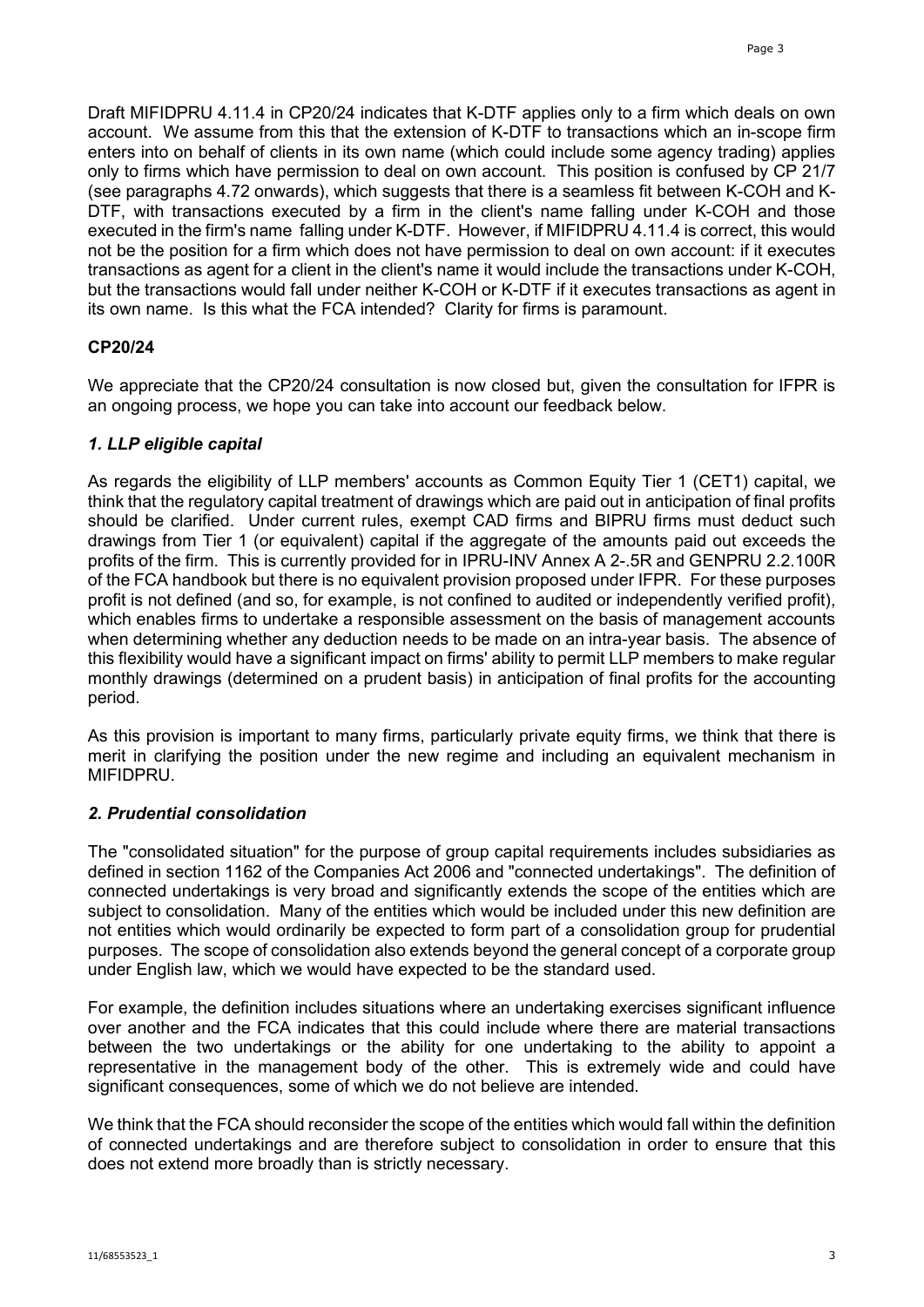In addition, we feel that in many cases the concepts used for the definition of connected undertaking are unclear and may cause uncertainty as to their application in practice. Some additional clarification would be welcome. For example, it is not clear whether a right to appoint just one director on the board of another company would be sufficient for the relevant entities to be "connected" for these purposes.

If you would find it helpful to discuss any of these comments then we would be happy to do so. Please contact Karen Anderson by telephone on +44 (0) 20 7466 2404 or by email at [Karen.Anderson@hsf.com](mailto:Karen.Anderson@hsf.com) in the first instance.

Yours sincerely

Kanisfedra

**Karen Anderson** *Chair, CLLS Regulatory Law Committee*

© CITY OF LONDON LAW SOCIETY 2021 All rights reserved. This paper has been prepared as part of a consultation process. Its contents should not be taken as legal advice in relation to a particular situation or transaction.